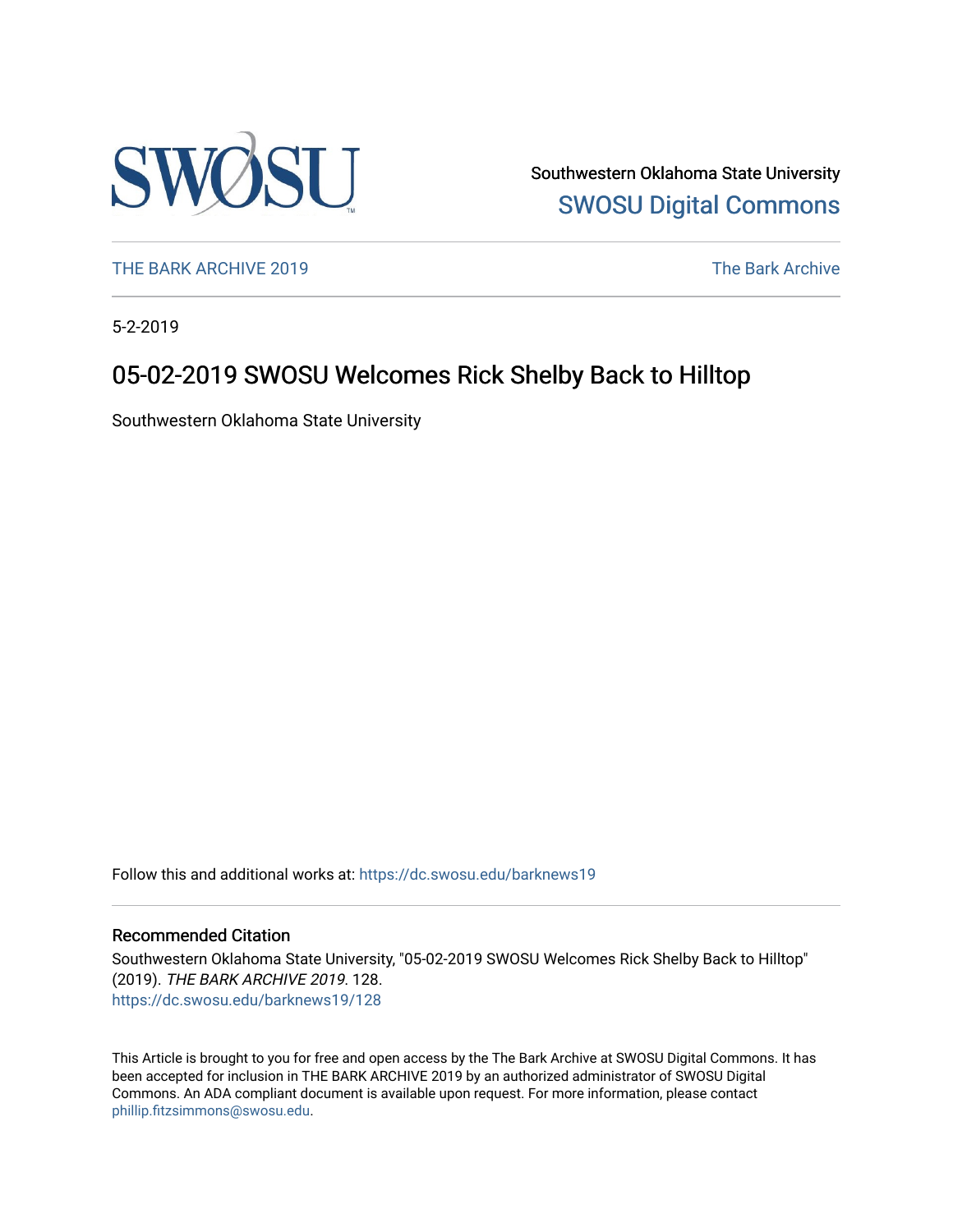



# **SWOSU Welcomes Rick Shelby Back to Hilltop**

Southwestern Oklahoma State University (SWOSU) with locations in Weatherford and Sayre recently welcomed back 1970 graduate and 1980 Distinguished Alumnus Richard "Rick" Shelby of McLean (VA) as a guest lecturer.

Shelby studied psychology and political science at SWOSU and served as student body president.

Shelby serves as Counsel to Capitol Hill Consulting Group. An experienced political veteran both on and off Capitol Hill, Shelby is active in state politics and maintains strong working relationships with governors, lieutenant governors, attorneys general and other state officials across America.

A native of Chickasha, Shelby served under former U. S. Senator Dewey Bartlett and was elected State Chairman of the Oklahoma Republican Party in 1977. Shelby was Deputy Director of White House Personnel under President Ronald Reagan.

He has worked with elected officials including U.S. Senator Don Nickles, U.S. Senator Paul Coverdell, U.S. Senator Jim Inhofe, Congressman Jim McCrery, Congressman Ed Whitfield, Congressman Bob Barr, Congressman Bill Emerson, Congresswoman Jo Ann Emerson and Congressman Jack Buechner.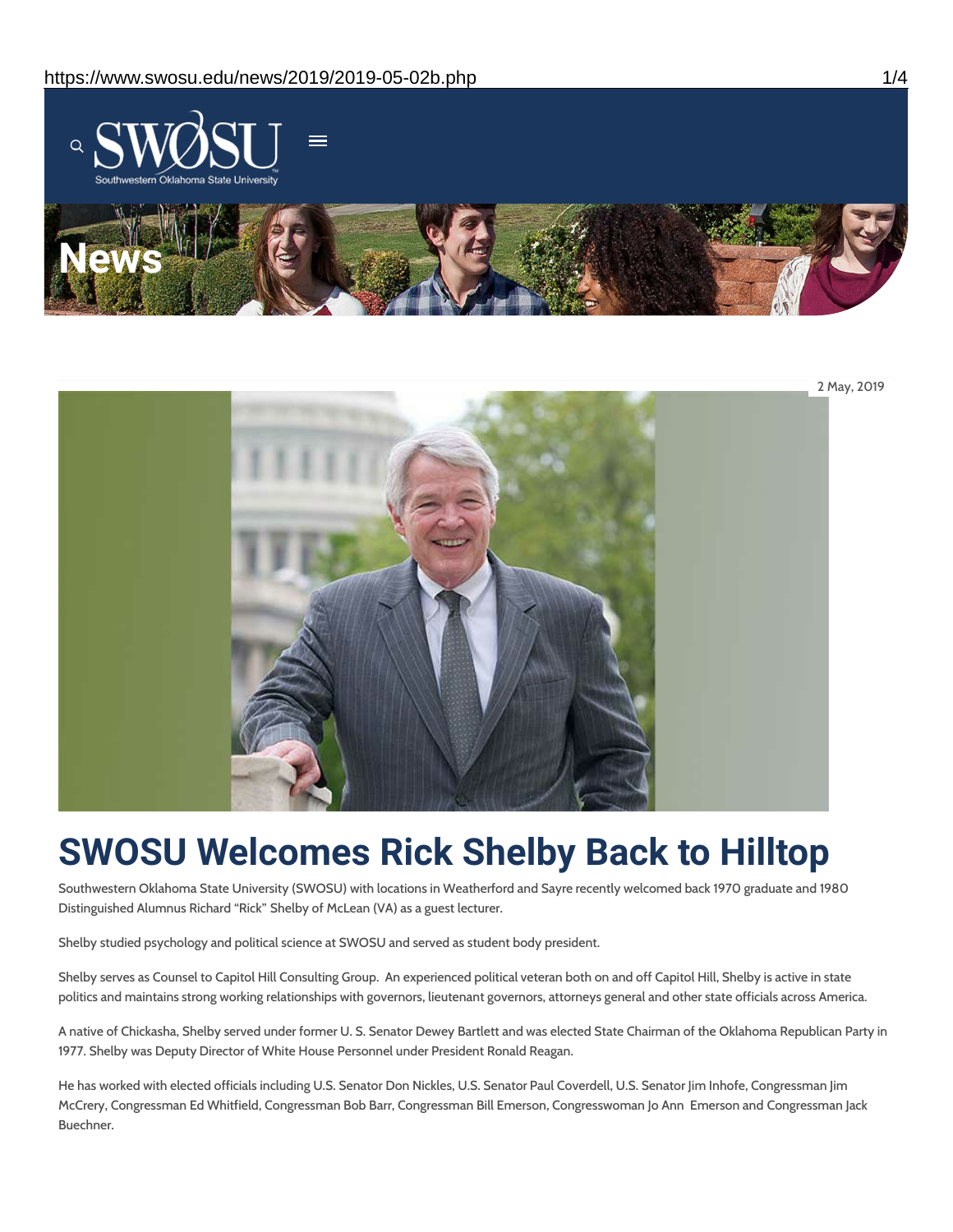#### https://www.swosu.edu/news/2019/2019-05-02b.php 2/4

During his visit to SWOSU, Shelby shared his real-world expertise and facilitated an informative exchange with students who are currently studying in the SWOSU Department of Social Sciences.

"What a joy to return to my alma mater and visit with the Bulldogs!" Shelby said. "I learned so much on this Hilltop. My years at SWOSU laid the foundation for my future success."

Shelby and his wife, Penny, have three children and live in McLean. He was a captain in the United States Marine Corps and previously served on the Board of Directors of the Student Loan Marketing Association (SALLIE MAE), the Private Enterprise Foundation, and U.S. English. He currently serves on the Board of Directors of BIPAC, American Council for Capital Formation, Canadian American Business Council, GOPAC, and AgAMERICA.

"SWOSU is honored to welcome back Rick Shelby and to provide our students exposure to his tremendous wisdom honed by decades of public service at the highest levels of government and political activism," said SWOSU President Dr. Randy Beutler. "We are so proud to claim Rick and all of our Distinguished Alumni as part of the SWOSU family."

For more information on SWOSU's Distinguished Alumni and their continued involvement with the university, contact the SWOSU Office of Institutional Advancement at 580-774-3267 or visit www.swosu.edu.

| Academics             | $\triangleright$ |
|-----------------------|------------------|
| Administration        | D                |
| Alumni and Foundation | $\triangleright$ |
| Community             | D                |
| Events                | D                |
| Faculty and Staff     | D                |
| Miscellaneous         | $\triangleright$ |
| Sayre                 | D                |
| <b>Students</b>       | D                |
|                       |                  |

#### **Archive Links**

| 2018    | $\triangleright$ |
|---------|------------------|
| 2019    | $\triangleright$ |
| 2020    | D                |
| Archive | D                |
|         |                  |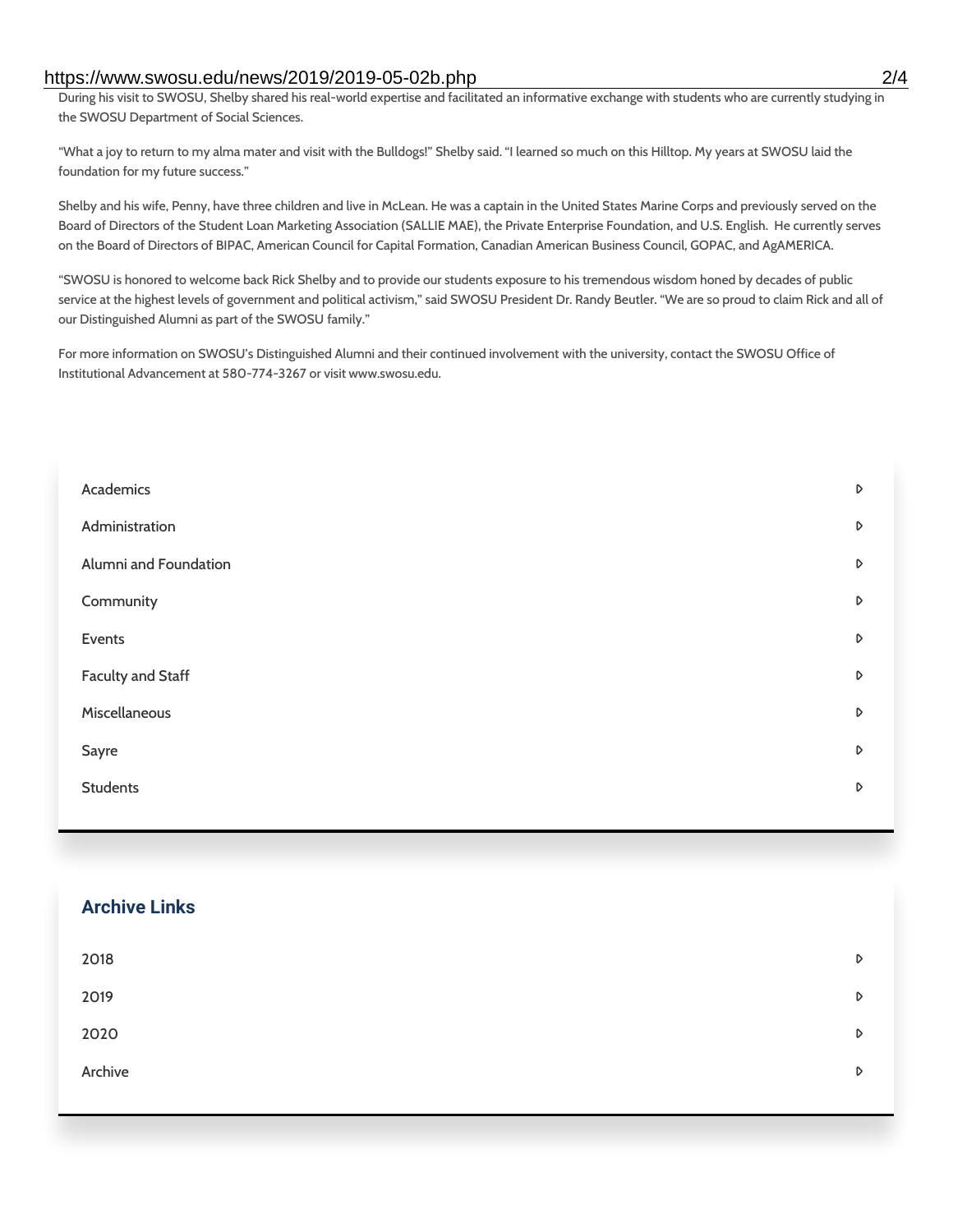

## Weatherford Campus

100 Campus Drive Weatherford, OK 73096

## Sayre Campus

409 E Mississippi Ave Sayre, OK 73662

#### Connect to Us



Contact [Information](https://www.swosu.edu/about/contact.php)

[University/Facility](https://www.swosu.edu/about/operating-hours.php) Hours

[Campus](https://map.concept3d.com/?id=768#!ct/10964,10214,10213,10212,10205,10204,10203,10202,10136,10129,10128,0,31226,10130,10201,10641,0) Map

Give to [SWOSU](https://standingfirmly.com/donate)

Shop [SWOSU](https://shopswosu.merchorders.com/)



**[Directory](https://www.swosu.edu/directory/index.php)** 

[Calendar](https://eventpublisher.dudesolutions.com/swosu/)

[Apply](https://www.swosu.edu/admissions/apply-to-swosu.php)

[GoSWOSU](https://qlsso.quicklaunchsso.com/home/1267)

[Jobs@SWOSU](https://swosu.csod.com/ux/ats/careersite/1/home?c=swosu)